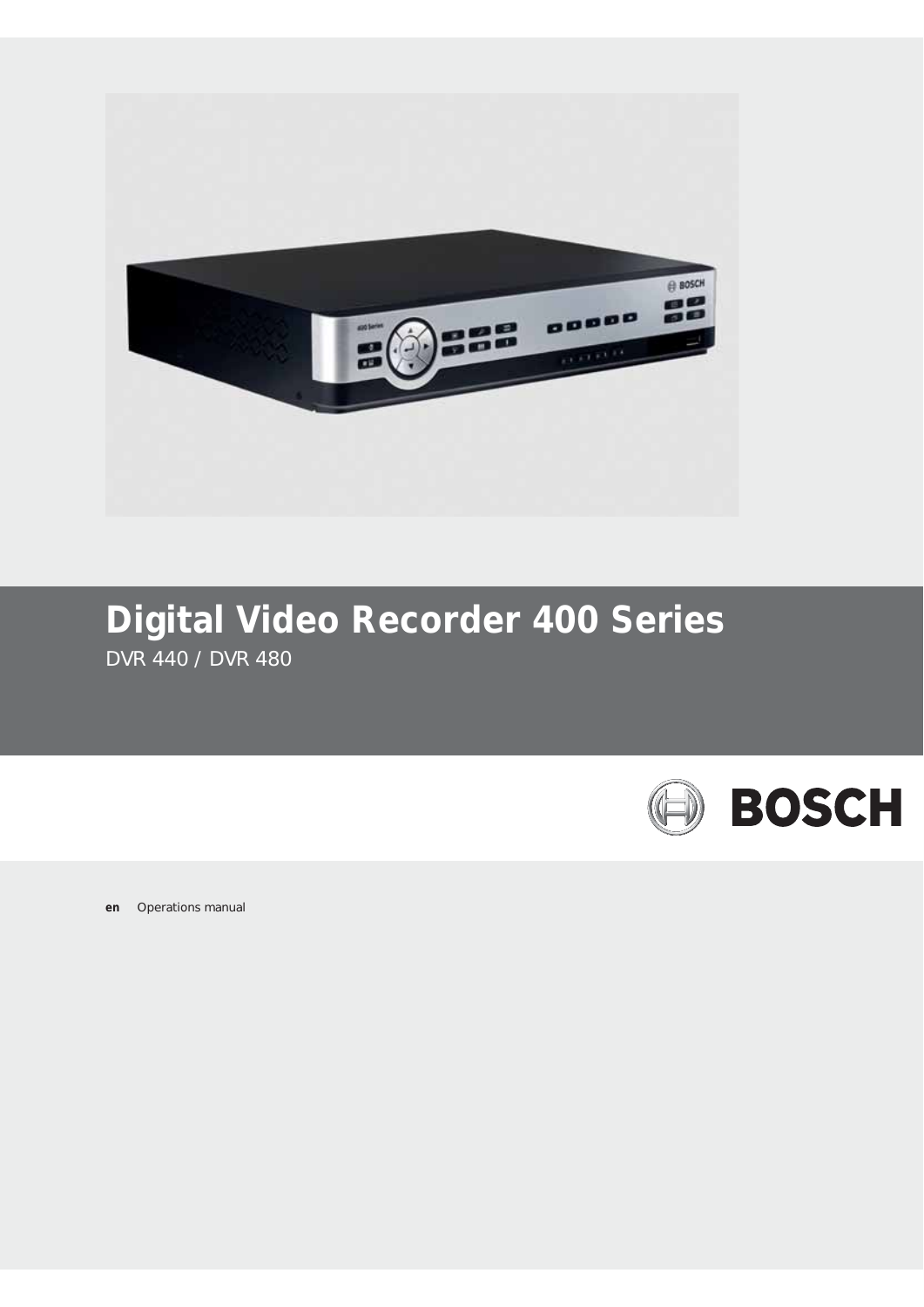# **Operating instructions**

These instructions explain the purpose of the front panel keys.

The functions available can be limited by setting passwords. Access to the unit's functions are determined by the user level of the user logged in.

| <b>Function</b>     | <b>Administrator level</b> | <b>Advanced User level</b> | Normal User level |
|---------------------|----------------------------|----------------------------|-------------------|
| View live           | Yes                        | Yes                        | Yes               |
| Sequence            | Yes                        | Yes                        | Yes               |
| Quad                | Yes                        | Yes                        | Yes               |
| <b>OSD</b>          | Yes                        | Yes                        | Yes               |
| Zoom                | Yes                        | Yes                        | Yes               |
| Pan/Tilt/Zoom (PTZ) | Yes                        | Yes                        | Yes               |
| Playback            | Yes                        | Yes                        | No (configurable) |
| Search              | Yes                        | Yes                        | No (configurable) |
| Export              | Yes                        | Yes                        | No (configurable) |
| Acknowledge Alarm   | Yes                        | Yes                        | No (configurable) |
| System Menus        | Yes                        | <b>No</b>                  | <b>No</b>         |
| Covert              | Yes                        | <b>No</b>                  | No                |

**Table 5.1** User Levels and Permissions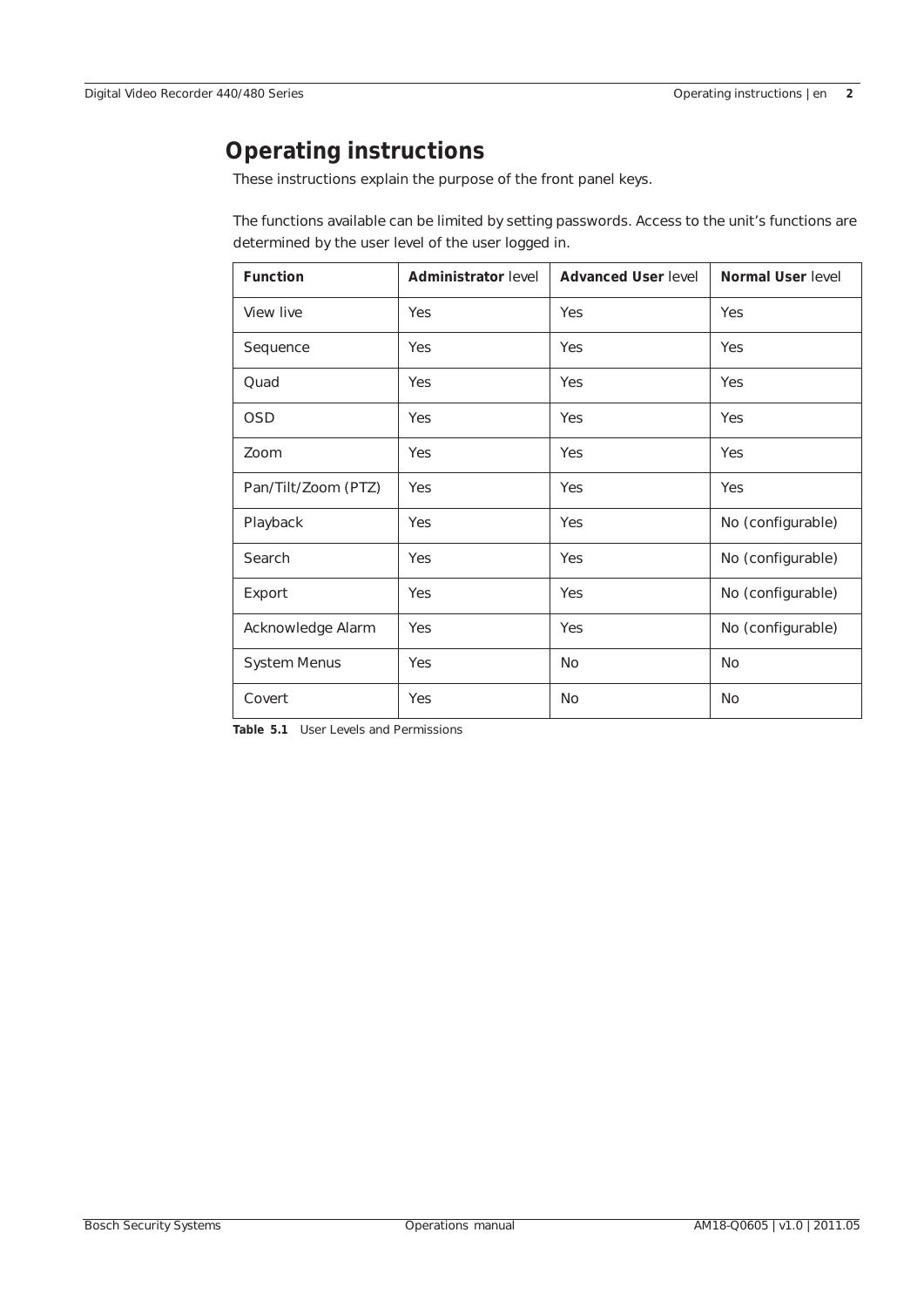# **Front panel controls**



**Figure 2** Front panel controls - 8-channel model

### **Keys**

The keys on the front panel control all functions. Symbols on the keys show the functions. Inactive keys emit an audible beep when pressed.

### **Arrow keys:**

 $\Box$  Up,  $\Box$  Down,  $\Box$  Left,  $\Box$  Right – move around through menu items or values when in menu mode

- in PTZ mode, the arrow keys can be used to control the pan or tilt functions of the selected camera
- moves the visible area of the selected image in digital zoom mode

# $\blacksquare$  Enter key

- selects a submenu or menu item, or confirms selections made in menus
- displays the cameo submenu in full screen or quad modes

# Menu key

- opens the system menu
- $\overline{\mathcal{L}}$  Search key
	- press to open the date/time search menu to look for recorded images

# $\mathbb{E}$  Export key

press to open the export menu

#### $\boldsymbol{\nabla}$ PTZ key

– enables or disables the PTZ mode

# Zoom in key

- PTZ zoom in key
- Digital zoom in key on active full-screen display

# **111** Zoom out key

- PTZ zoom out key
- Digital zoom out key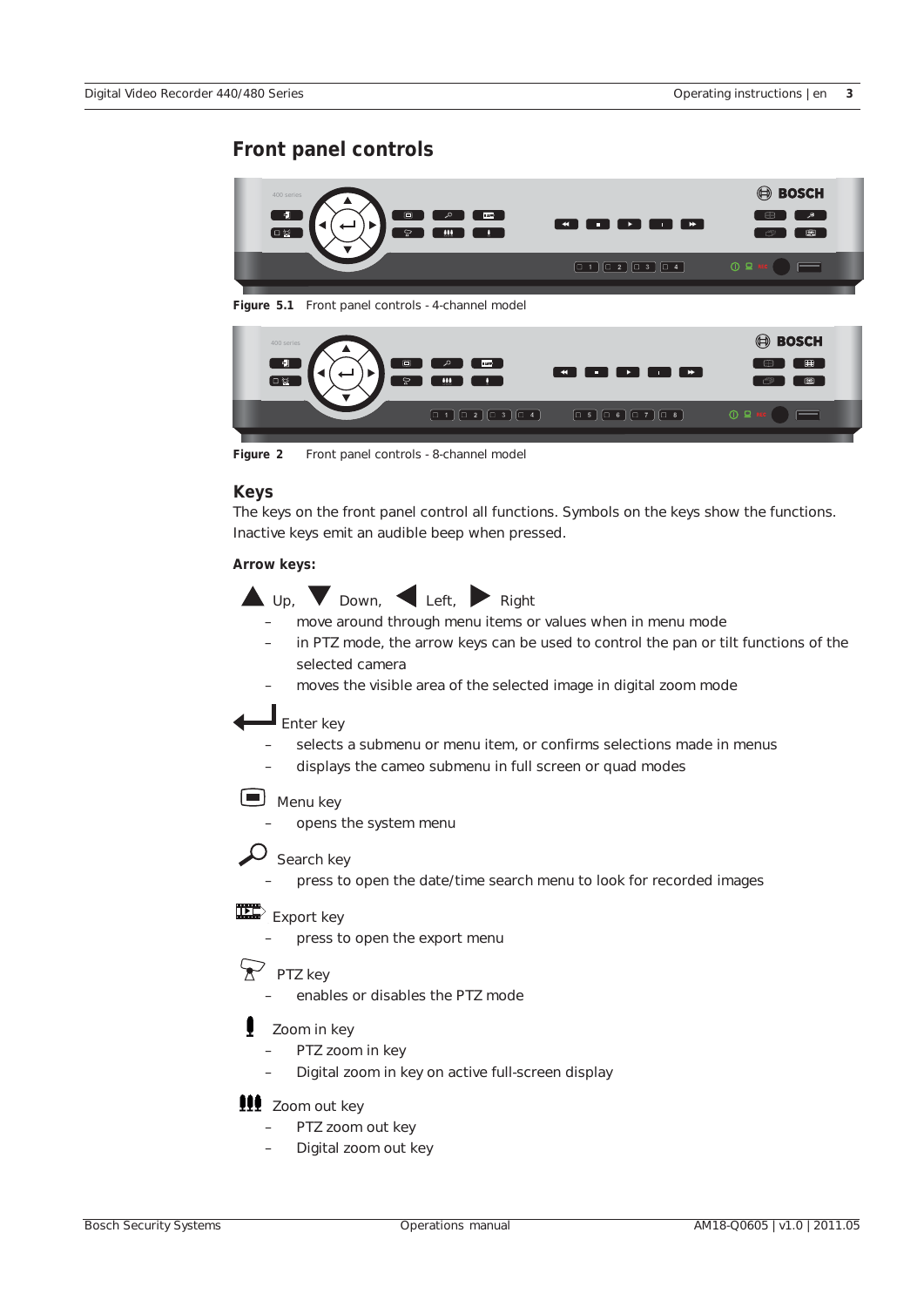Exit key

– press to return to previous level or to exit the menu system

洆 Alarm indicator / acknowledge key

- flashes when an alarm is detected
- press to acknowledge an alarm event; an indicator light is located on the key

# $\frac{1}{\sqrt{2}}$  Camera keys (1-4)/(1-8)

- press to see a full-screen display of the video input
- the LED lights when the camera is recording
- the LED flashes during an alarm on the camera

**Quad key** 

- press to go to quad mode
- in quad mode, press to toggle to full screen

 $\overline{\mathfrak{p}}$  Sequence key

– view cameras in sequence on full-screen or quad displays

# COSD key

- press to view date/time and camera information, date/time only, or none
- $\bigoplus$  Digital zoom key (4-channel model)
	- press to zoom in on the active full screen camera display

Multi-screen key (8-channel model)

press to go to different multi-screen modes

#### Ш Pause key

press to freeze the picture

# **K** Reverse key

- in live mode, press to start reverse playback of recordings for the displayed cameras
- in playback mode, press to start or speed up reverse playback
- in pause mode, press to step back one frame

# Play key

- in live mode, press to resume playback from the last selected playback position
- in pause or fast forward/reverse modes, press to resume playback

# Fast forward key

- in live mode, press to start playback from one minute earlier
- in playback mode, press to speed up the forward playback rate
- in reverse playback mode, press to start forward playback
- in pause mode, press to step forward one frame

# Stop key

while in playback mode, press to return to live mode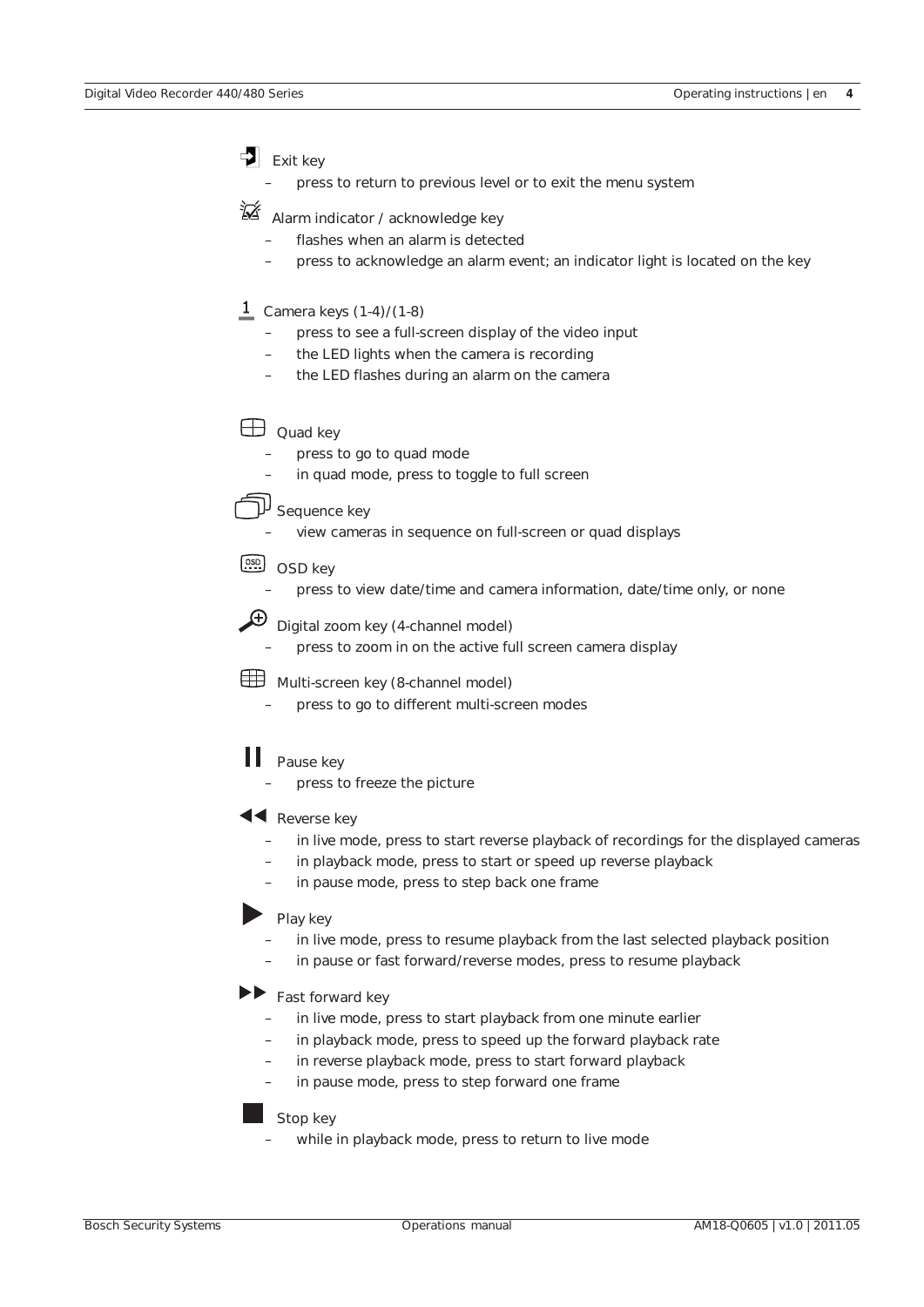## **Indicators**

The indicators on the front panel display light or flash to alert of various operating conditions.

畵 Power - lights green when the unit is powered



REC Record - lights red when the unit is recording video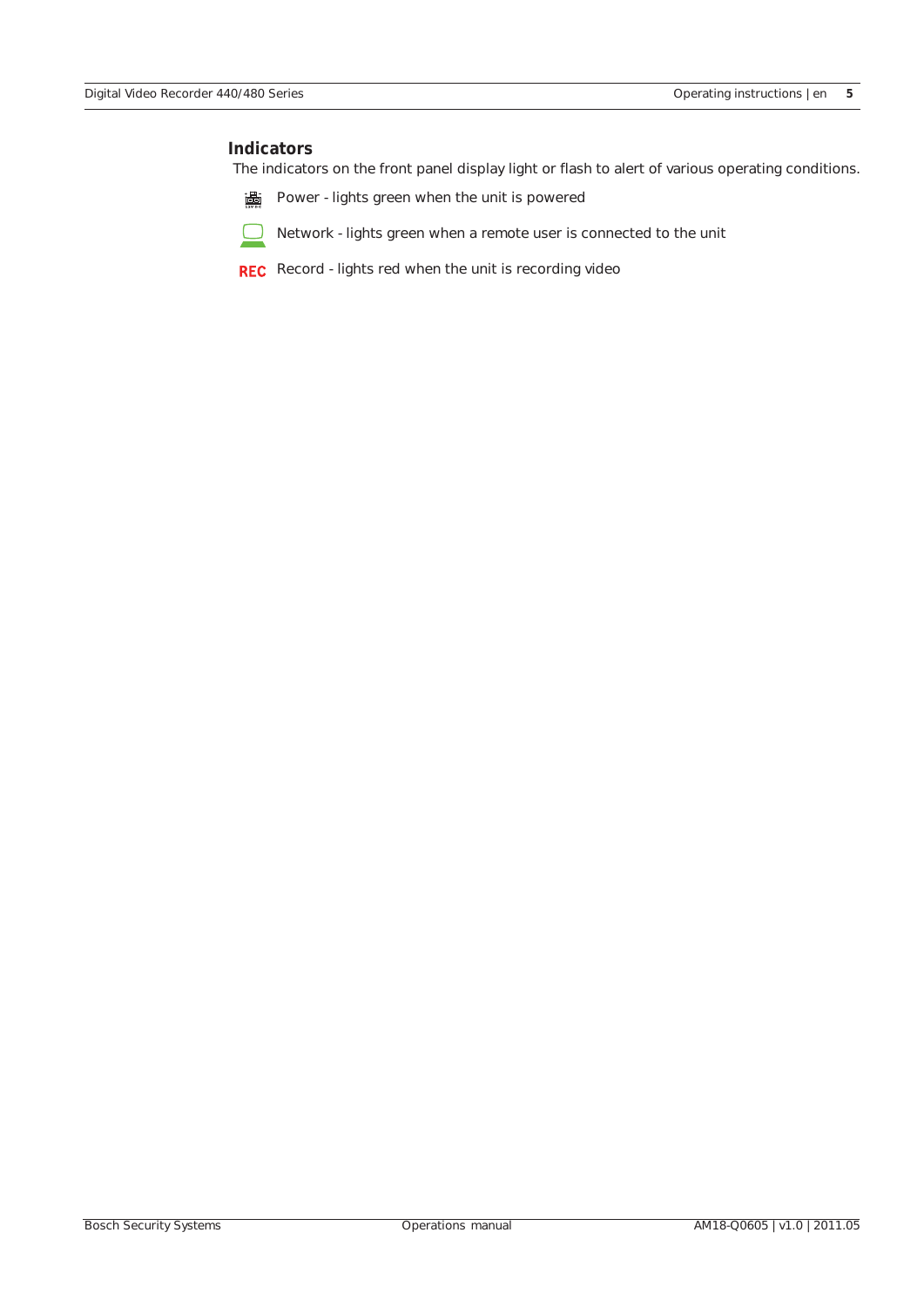# **Mouse Controls**

All functions controlled by the front panel can, alternatively, be accessed using a USB mouse. All main DVR functions are accessible via the System Control Bar. To display the panel (monitor A only), move the mouse pointer to the bottom left of the screen or press the menu

 $\Box$  key. To close the System Control Bar press the exit  $\Box$  key.



### **Figure 3** System Control Bar

The buttons and indicators of the System Control Bar work the same as the keys and indicators on the front panel.

The System Control Bar can also be controlled with the Arrow Keys and Enter Key.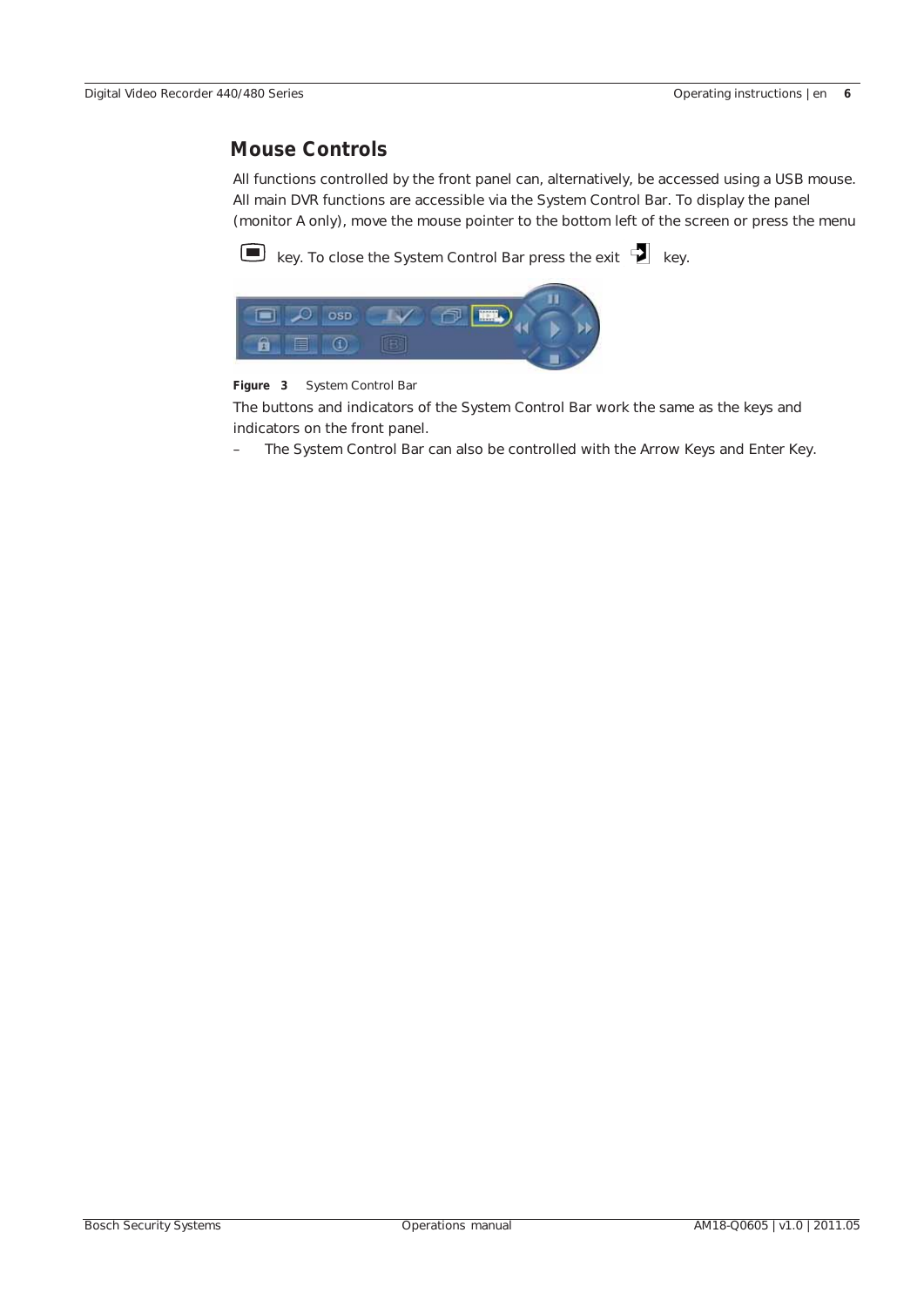# **Viewing pictures**

The unit has two monitor outputs, A and B. The way in which these monitors display pictures depends on how the system is configured.

# **Monitor A**

Monitor A is the main monitor. It shows full-screen, quad or multiscreen live or playback camera pictures. Status messages, alarms, motion, and video loss warnings are also displayed on this monitor. When the menu system is activated, it is displayed on this monitor. Monitor A is the default monitor for keyboard and mouse commands.

### **Changing the full-screen display on Monitor A**

To control the display on monitor A with mouse control:

- 1. Display the System Control Bar.
- 2. Click .
- 3. From the pop-up menu, select the display for Monitor A
	- Select 1-4/8 for the corresponding Camera
	- Select the sequence  $\widehat{\mathbb{D}}$  key to sequence channels 1-4/8

#### **Changing the quad/3x3 display on Monitor A**

To control the quad/3x3 display on monitor A with mouse control:

- 1. Display the System Control Bar.
- 2.  $Click$
- 3. From the pop-up menu, select the display for Monitor A
	- Select the quad key  $\Box$  to select the quad mode
	- Select the multiscreen key  $\boxplus$  to select the 3x3 mode (DVR 480 only)
	- Select the sequence  $\widehat{\mathbb{D}}^{\mathbb{I}}$  key to sequence the quad mode

### **Monitor B**

Monitor B displays full-screen, quad or multiscreen (with or without sequence) of live pictures. When an alarm or motion input is detected, the camera picture with the Alarm/ Motion indicator can be displayed on monitor B. When multiple alarms or motion occur, camera pictures are sequenced on monitor B.

### **Changing the full-screen display on Monitor B**

To control the display on monitor B with mouse control:

- 1. Bring up the System Control Bar.
- 2. Click the Monitor  $B \nvert B$  button.
- 3. From the pop-up menu, select the display for Monitor B
	- Select 1-8/16 for the corresponding Camera
	- Select the sequence  $\widehat{\mathbb{P}}$  key to sequence channels 1-8/16

### **Changing the quad display on Monitor B**

To control the quad display on monitor B with mouse control:

- 1. Bring up the System Control Bar.
- 2. Click the Monitor  $\overline{B}$   $\overline{B}$  button.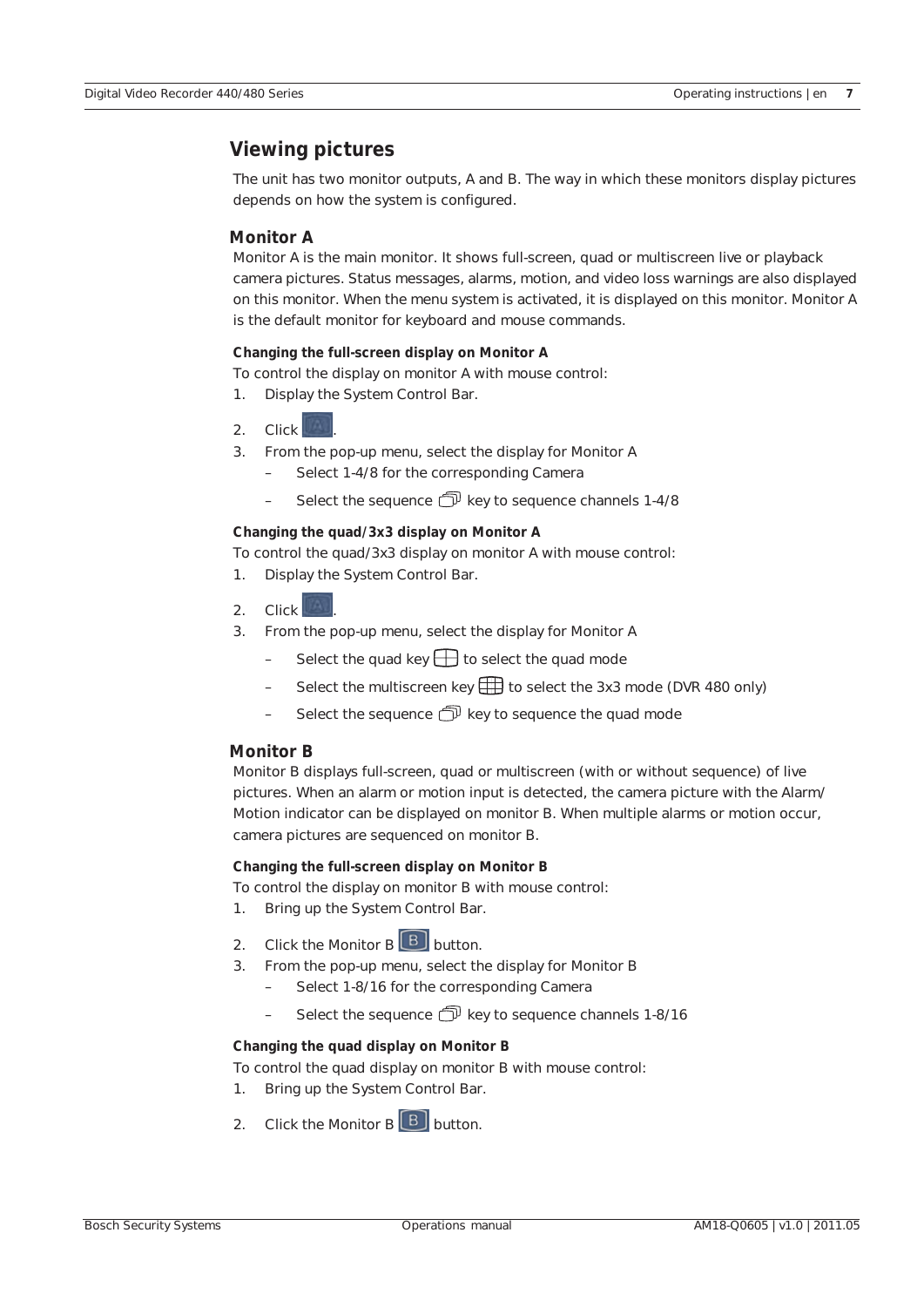- 3. From the pop-up menu, select the display for Monitor B
	- Select the quad key  $\Box$  to select the quad mode
	- Select the sequence  $\widehat{\mathbb{C}}^p$  key to sequence the quad mode

#### **Viewing**

The tables show all possible views for monitor A. The set of muti-screen views available depends on the resolution (aspect ratio) setting and the model type (4 or 8 channels).

| Resolution (aspect ratio) 800x600 (4:3), 1024x768 (4:3), 1280x1024 (5:4) |  |  |
|--------------------------------------------------------------------------|--|--|
| Full screen                                                              |  |  |
| Quad                                                                     |  |  |
| 1+5 (not for 4-channel model)                                            |  |  |
| 1+7 (not for 4-channel model)                                            |  |  |
| 3x3 (not for 4-channel model)                                            |  |  |

**Table 5.2** Multi-screen viewing in 4:3 and 5:4

| Resolution (aspect ratio) 1366x768 (16:9), 1440x900 (16:10) |
|-------------------------------------------------------------|
| Full screen                                                 |
| Quad                                                        |
| 3x2                                                         |
| $1+8$                                                       |
| $1+2+6$                                                     |

**Table 5.3** Multi-screen viewing in 16:9 and 16:10

#### **Quad screen**

To view quad displays:

- Press the quad  $\Box$  key.
	- A quad display of camera pictures appears on the active monitor.

#### **Full-screen**

To view a full-screen shot of a camera:

- Press a camera key.
	- A full-screen shot of the camera that was selected appears.

### **Multi-screen**

To view multi-screen displays on monitor A:

- Press the multi-screen  $\Box$  key.
	- A multi-screen display of camera pictures appears on the active monitor.

### **Sequence**

To view a sequence of live camera pictures of several cameras:

- 1. Press the sequence  $\widehat{\mathbb{P}}$  key.
	- A sequence of camera pictures appears, each for a pre-programmed dwell time.
- 2. Press the sequence  $\widehat{\mathbb{D}}$  key to stop sequencing.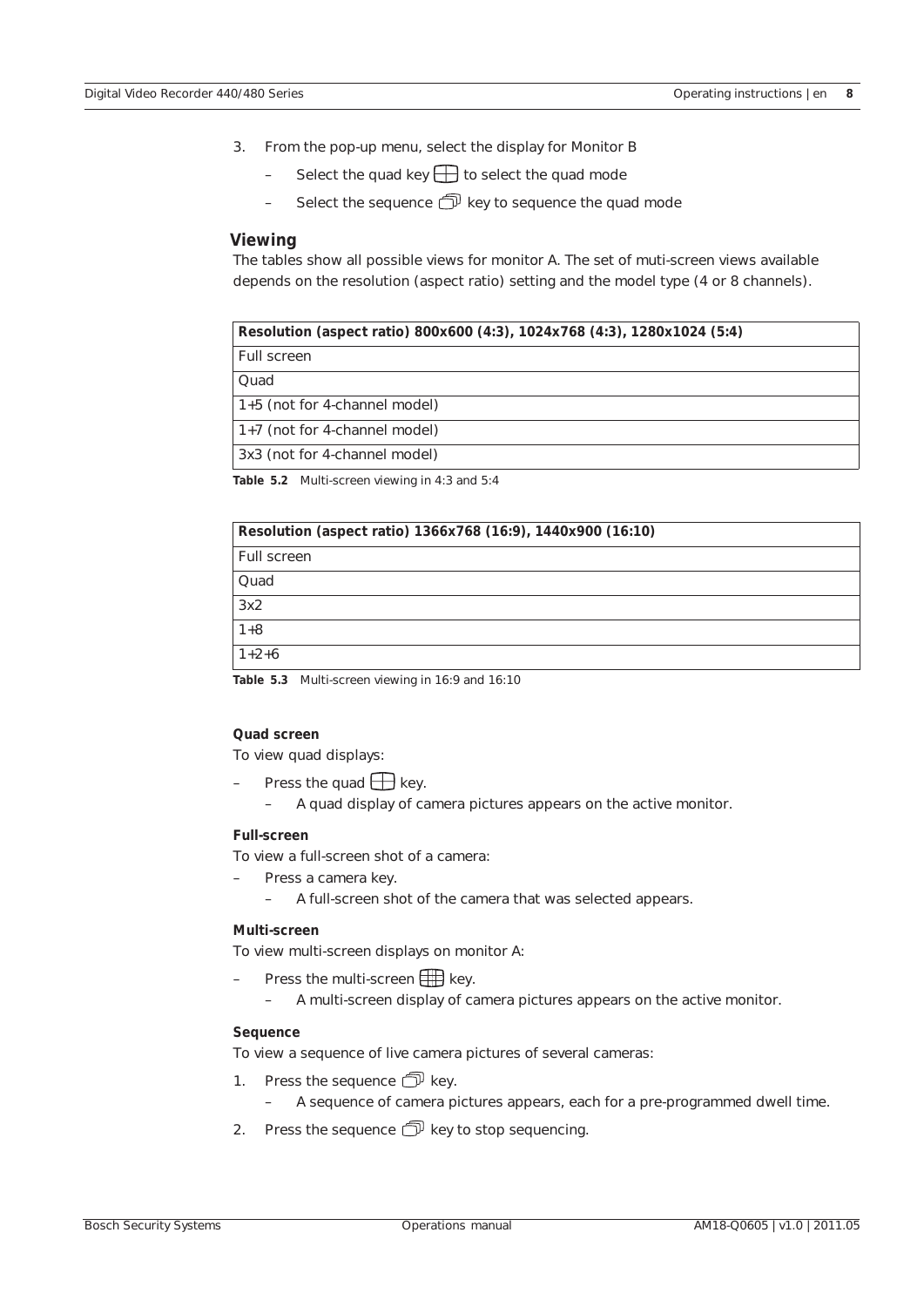### **Cameo assignment**

The cameo assignment is used in playback mode as well as in live mode. Assigning cameras to cameos in a quad or multi-screen view:

- 1. Use the arrow keys to select a cameo.
	- The cameo with the yellow border is the selected cameo.
- 2. Press the enter  $\leftarrow$  key to display the Cameo Menu.

|          |  | З |  |
|----------|--|---|--|
| Playback |  |   |  |
| Live     |  |   |  |
| 'oon     |  |   |  |
| Freeze   |  |   |  |
|          |  |   |  |

3. Use the arrow keys to select a camera number (4 or 8) to put in the cameo and press the enter  $\leftarrow$  key.

Alternatively, right click a cameo with the mouse and choose a video input from the Cameo Menu.

### **Freeze image**

Freezing a camera shot on monitor A:

- 1. Press the pause  $\|\cdot\|$  key to freeze all the picture in the active cameo.
- 2. Press the stop  $\blacksquare$  key to return to live viewing.
- 3. Alternatively, right click in the active cameo and select **Freeze** or **Unfreeze** from the context menu using the mouse.

# **Zoom**

To zoom in on a video image:

- 1. Press the zoom in  $\Box$  key. – The picture is enlarged by a factor of 2.
- 2. Use the arrow keys to select the area of the picture to be displayed.
- 3. Press the zoom out  $\mathbf{H}$  key to return to a full picture and leave the zoom mode.

Alternatively, right click and select **Zoom** or **Exit zoom** to enable or disable zoom mode with the mouse. While in zoom mode, move the mouse pointer to select the area of the picture to be displayed.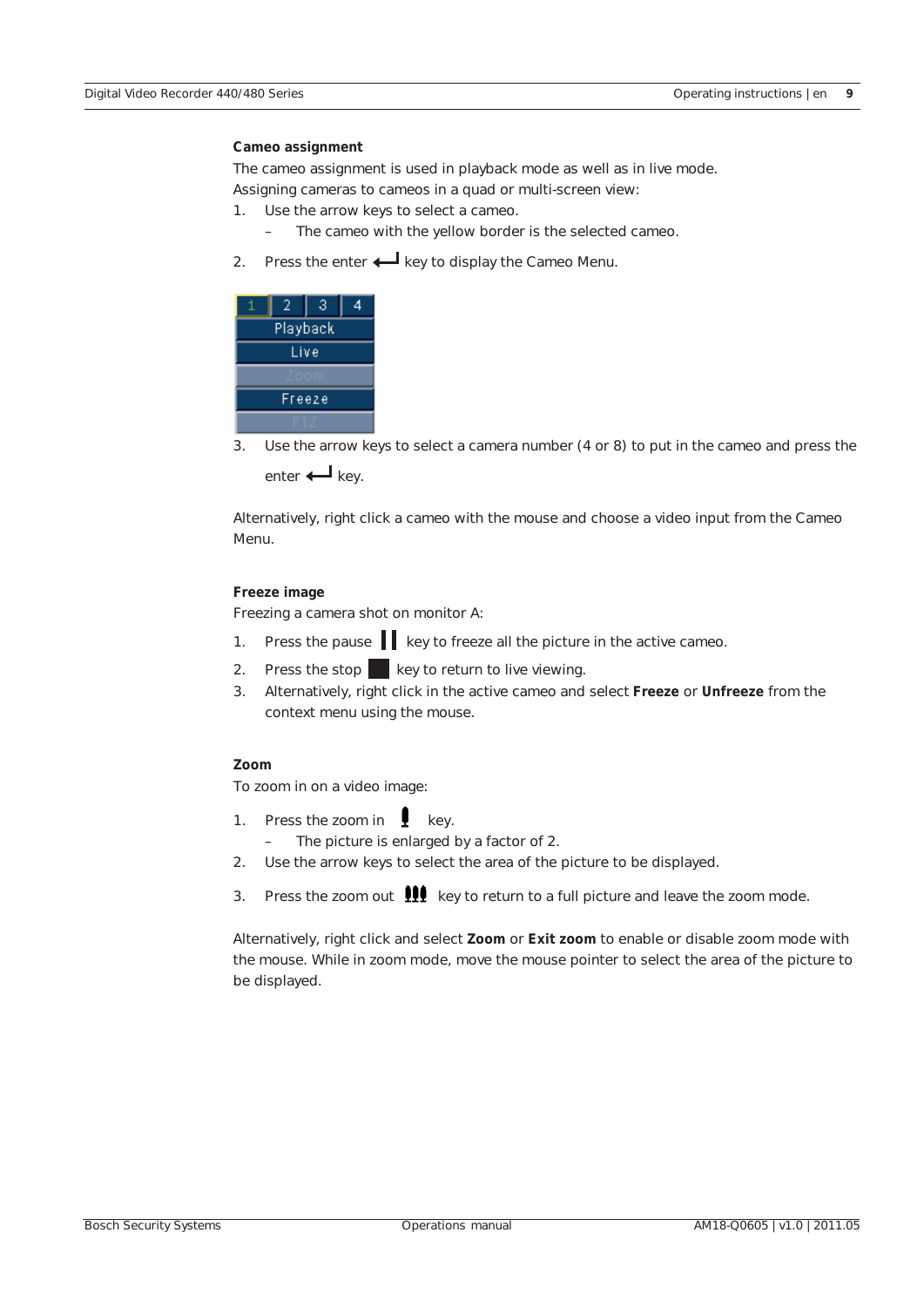# **Live and playback**

# **Live mode**

The live mode is the normal operating mode of the unit where live pictures are viewed from the cameras. From live mode, switch to playback mode or the system menu.

# **Playback mode**

Access to playback functions requires the right user level. Discuss this with your administrator. To enter playback mode:

- 1. To switch the unit from live to playback mode:
	- $\overline{\phantom{a}}$  press the play  $\overline{\phantom{a}}$  key
	- press the forward  $\blacktriangleright$  key for instant playback, which will cause the unit to enter playback at 90 seconds before the current time
	- perform a search
	- perform an action from the cameo menu.
- 2. In playback mode the video control keys operate as follows:
- Press the rewind  $\blacktriangleleft$  key to start reverse playback of recordings. Pressing it again and again increases the display rate to a maximum before returning it back to normal speed

again. Press the rewind  $\blacktriangleleft$  key in the pause mode to step back one frame at a time.

- Press the pause  $\|\cdot\|$  key to freeze the picture.
- Press the forward  $\blacktriangleright$  key to start playback of recordings. Pressing it again and again increases the display rate to a maximum before returning it back to normal speed again.

Press the forward  $\blacktriangleright$  key in the pause mode to step forward one frame at a time.

Press the play  $\blacktriangleright$  key to resume playback.

Press the stop key to switch back to live viewing. An alarm also switches the unit back to live viewing.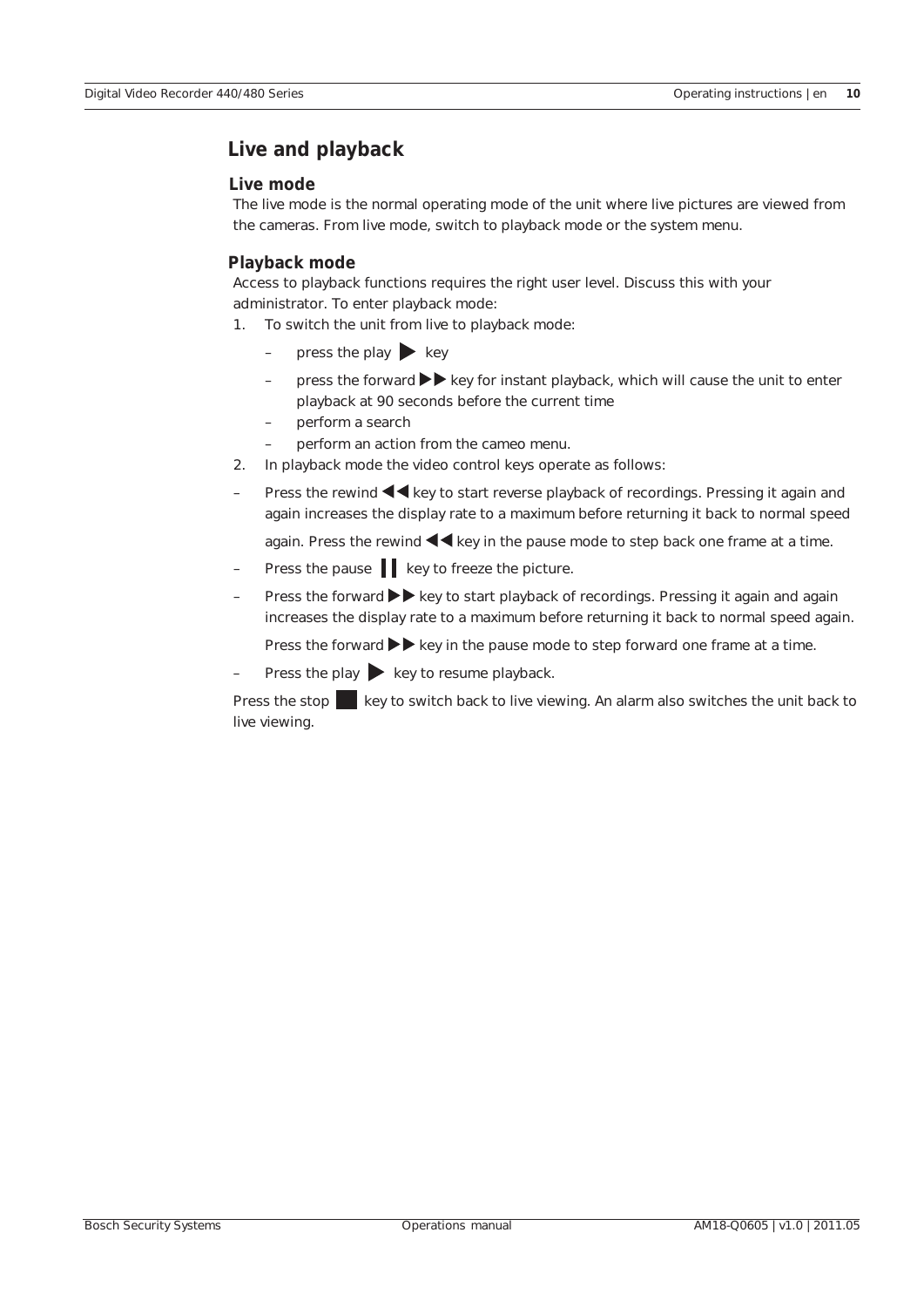# **Overview of the menu system**

The Main menu gives access to several functions to help use the unit. Access to the Main menu is only possible with a User Account at the Administrator User Level. Access the Main menu via:

- the front panel keys,
- a USB mouse.

Slight differences in navigation and selection are only due to the differences between the keys on the unit and the mouse. The menu structure is the same in all cases.

The top menu consists of six menus with drop-down submenus.



**Figure 4** Main menu

# **Access using the front panel keys**

To open the Main menu, press the menu  $\blacksquare$  key twice.

- On the first press the System Control Bar appears on monitor A.
- On the second press the Main menu appears on monitor A.

To move through a menu or list, use the arrow  $\triangle$   $\blacktriangledown$   $\blacktriangle$  keys on the front panel. To select a submenu or item, use the enter  $\leftarrow$  key. To go back, use the exit  $\Box$  key. To exit the menu, press the exit  $\mathbf{Z}$  key. To open the menu, move the pointer to the bottom of the screen. – The System Control Bar appears on monitor A. To open the menu, click the menu  $\Box$  icon.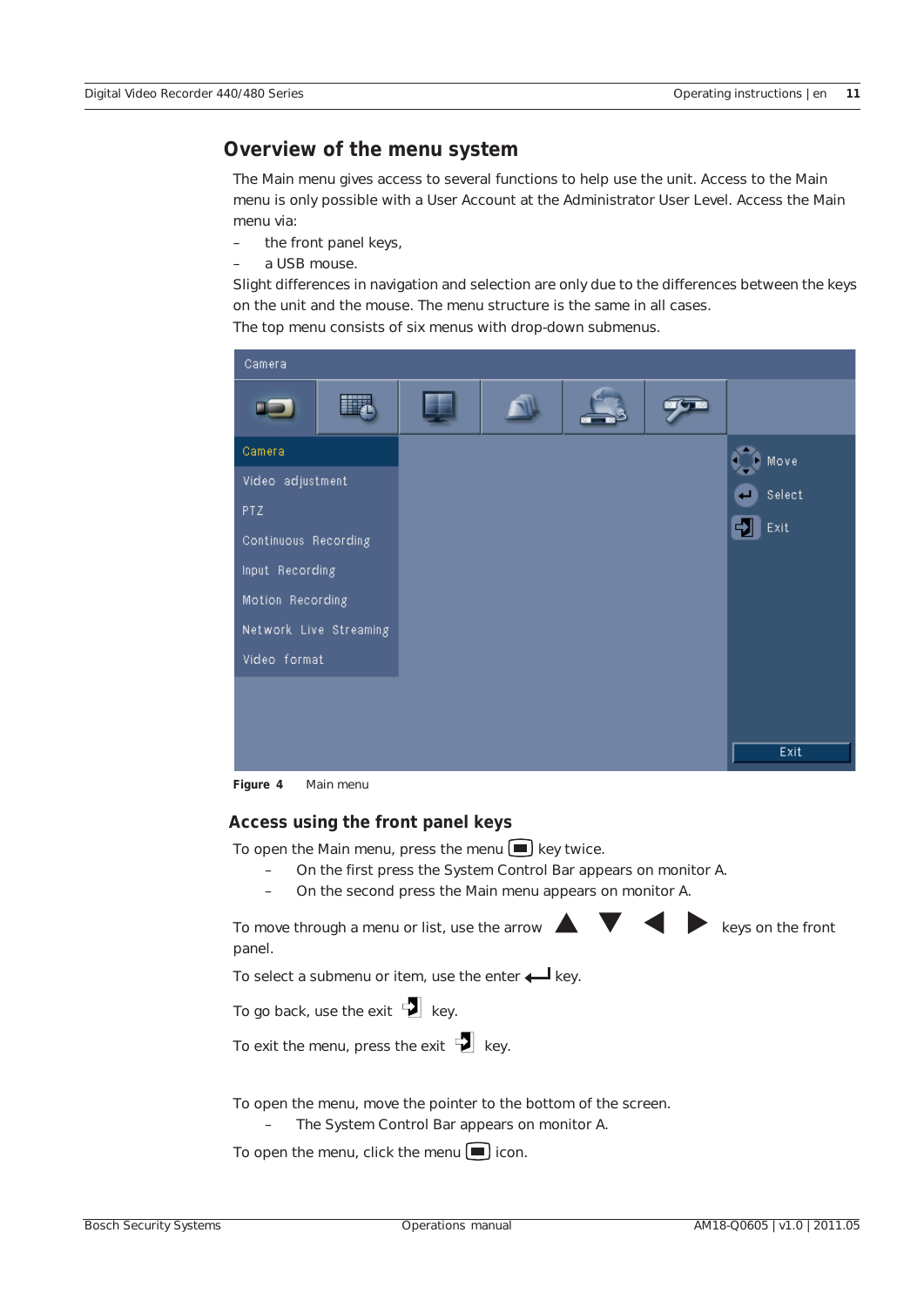# **Main menu**

### **Camera**

The Camera menu is used to configure recording settings for the unit. The menu contains eight submenus:

- Camera per camera Enable, Name of the camera, Covert, and Audio
- Video Adjustment per camera Brightness, Contrast, and Color
- PTZ per camera Port, Address, Protocol, and Baud Rate
- Continuous Recording per camera Resolution, Quality, and Frame Rate
- Input Recording per camera Resolution, Quality, Frame Rate, Pre-event, and Postevent
- Motion Recording per camera Resolution, Quality, Frame Rate, Pre-event, and Postevent
- Network Live Streaming per camera Enable, Resolution, Quality, and Frame Rate
- Video Format NTSC, PAL, or Auto Detect; VGA Output select required VGA resolution

### **Schedule**

The Schedule menu is used to set recording types according to the hour and day of the week and for exception days.

### **Display**

The Configuration menu contains three submenus:

- Language set the language option for the unit
- Monitor A show Camera Name and Status, Date and Time, Playback and HDD Status, and configure Sequence Dwell Times
- Monitor B show Camera Name and Status, Date and Time, and configure Sequence Dwell Times

# **Event**

The Event menu contains four submenus:

- Input per input Input Type, Camera, Relay Output, and PTZ preset
- Motion per camera Sensitivity, Relay Output, and Area setup
- Alarm Acknowledge Toggle between Post-event time and Manual
- System enable alarms for Disk fail, Disk full, System/Disk temperature, Administrator Password change, Video loss, and Power On.

# **Network**

The Network information menu contains four submenus:

- TCP/IP enable DHCP, set IP Address, Subnet, Gateway, DNS, HTTP Port, and Bandwidth limit
- DDNS set dynamic DNS for dyndns.org, sitesolutions.com, and tzo.com
- Notification send e-mail notification on Input, Motion detect, Disk fail, Disk full, System/ Disk temperature, Administrator Password change, Video loss, Power On
- Mail set SMTP server, SSL, User name, Password, To 1-3, From, and Subject.

### **System**

The System information menu contains seven submenus:

- Date/Time set Date, Time, Date format, Time format, Time zone, and Daylight Savings
- NTP set NTP Time Server and Sync interval
- Beeper set unit to beep on Button, Input, Motion, System, or Video loss
- User set Usernames, Passwords, and User Levels for Users 1-10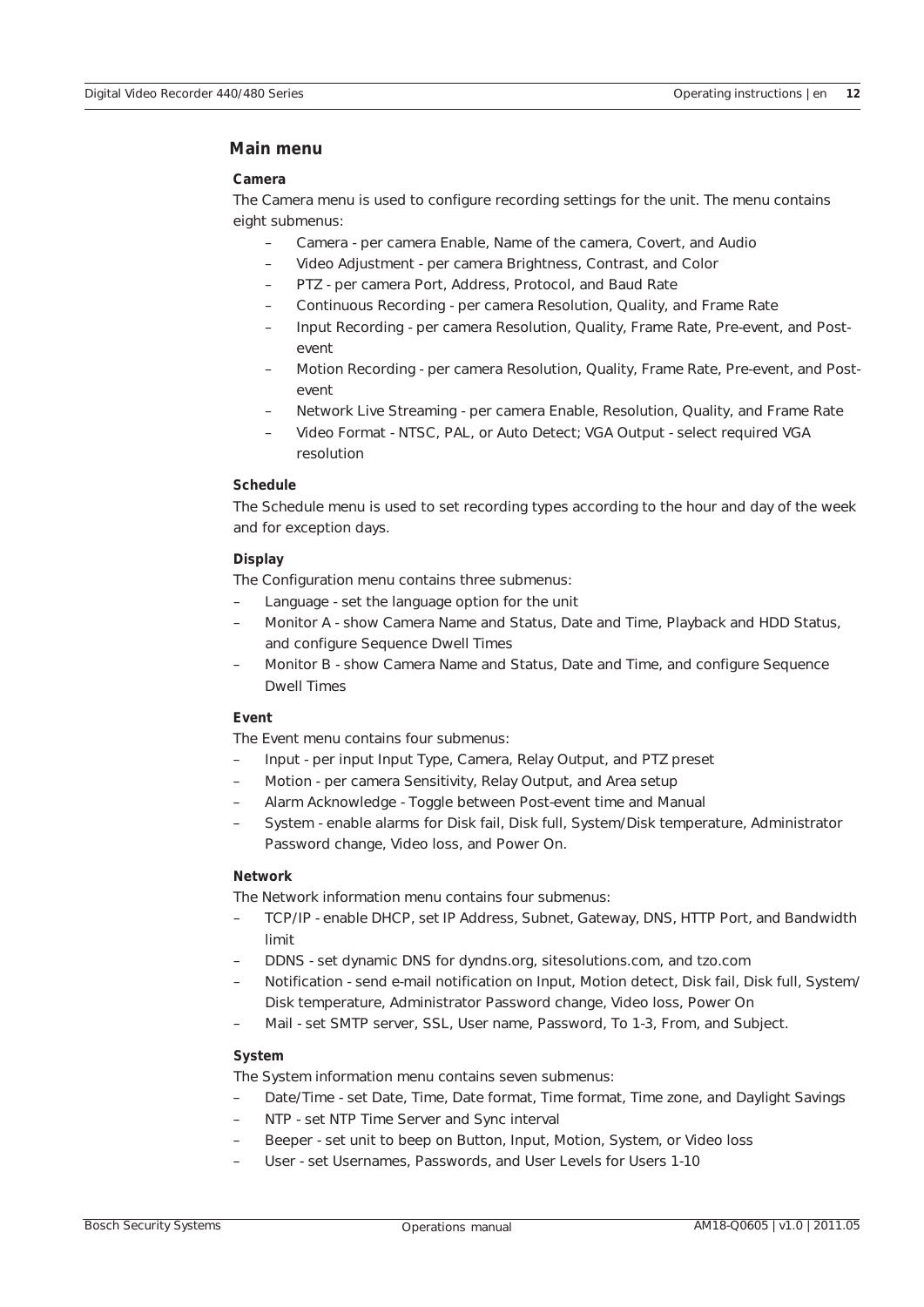- Configuration Import and Export configuration, reset to Factory defaults, Update firmware and Quick install
- Hard Disk set Overwrite, Disk full warning, Event partition, Auto delete, and format the disk
- System set the DVR name, and Auto user logout time

# **Search**

To Search, press the search  $\mathcal{L}$  key.

To Search using the mouse:

- 1. Move the cursor to the bottom of the screen to access the System Control Bar.
- 2. Click the search  $\mathcal{D}$  icon.
	- The default search is a **Date/time** search.



**Figure 5** Main menu - Search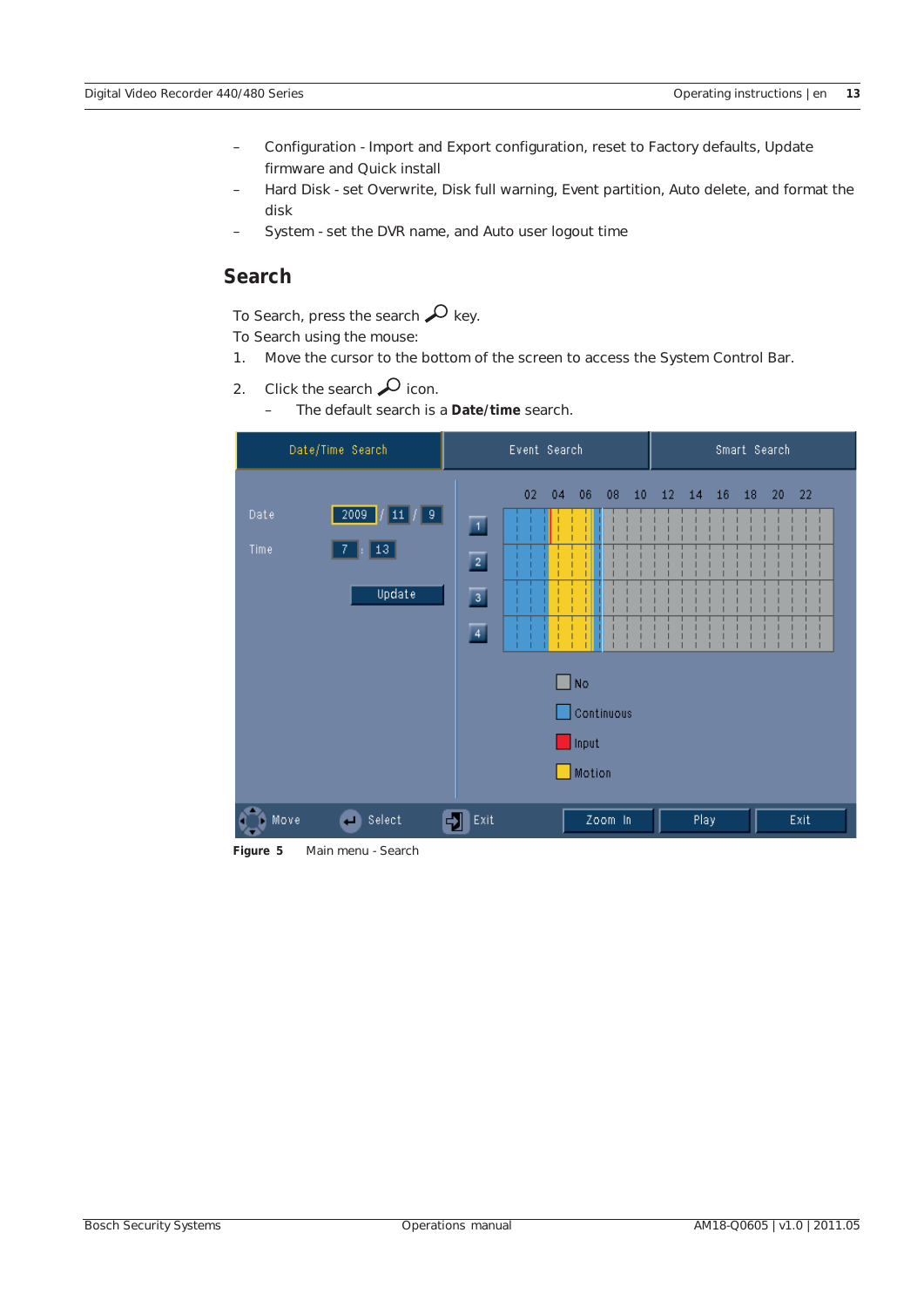# **Date/time search**

Select the start date. Once the start date has been selected, the timeline will update to show the full 24 hour period.

- 1. Use the **Zoom In** button to magnify the timeline.
- 2. Enter the start time:
	- Enter the hour and minute.
	- With a mouse, click directly on the timeline to set the start time.
- 3. Click Play to start playback:
	- Playback in all displayed cameos will start.

| Date/Time Search                                                           | Event Search                                                                                                                                                       | Smart Search                                               |
|----------------------------------------------------------------------------|--------------------------------------------------------------------------------------------------------------------------------------------------------------------|------------------------------------------------------------|
| $\sqrt{2009}$<br>Date<br>$11 \mid 9 \mid$<br>$13\,$<br>Time<br>7<br>Update | 02<br>04<br>$06\,$<br>08<br>$10\,$<br>$\overline{1}$<br>$\boxed{2}$<br>$\overline{\mathbf{3}}$<br>$\overline{4}$<br>$\square$ No.<br>Continuous<br>Input<br>Motion | 12 <sub>1</sub><br>$14$ 16<br>18 <sup>°</sup><br>$20 - 22$ |
| Select<br>Move                                                             | Exit<br>Zoom In<br>-21                                                                                                                                             | Play<br>Exit                                               |

**Figure 6** Search menu - Date/Time Search options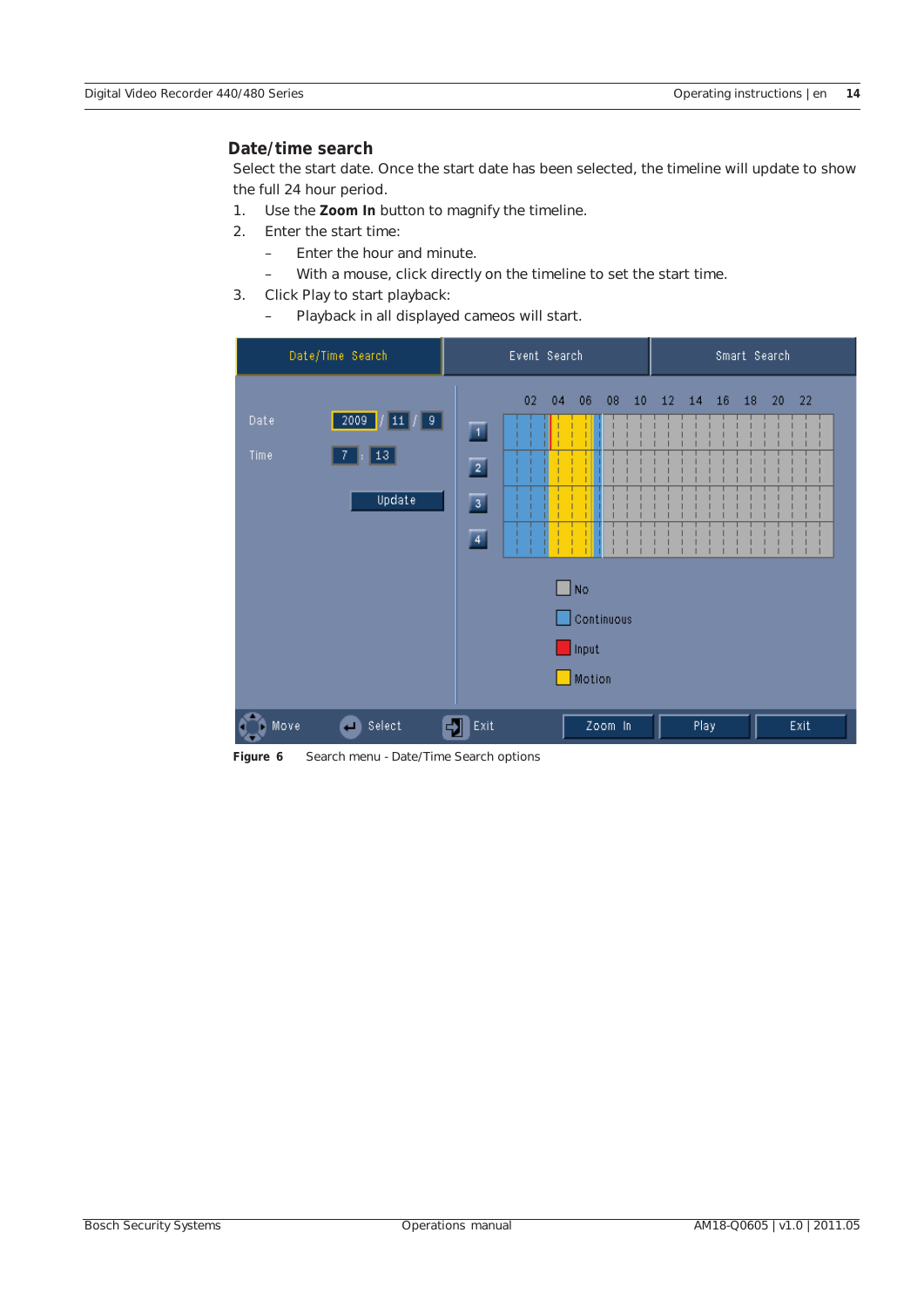# **Event search**

- 1. From a Date/Time search, press the exit  $\mathbb{E}$  key to select the Search Tabs.
- 2. Press the left/right arrow keys to select Event Search.
- 3. Press the enter  $\leftarrow$  key to activate the search.
	- With the mouse, click the Event Search tab to make it active.

### **Search criteria**

- Under **Start** and **End**, fill in date and time values to determine the time span of the search.
- Under **Channel**, specify the camera input to search for. The selected input is shown.
- Set **Event Type** to search for alarm events, motion events, or both. Set to **All** so that the search is not restricted by an event type.
- Select **Search** to start the search.

### **Search results**

- The recording fitting the filter and closest to the selected date and time is shown first.
	- If more events than can be shown on the page are found use Page to see more results.
- Use the up/down arrow keys to move through the list.
- Press the Play button for a full-screen playback of the selected recording.



**Figure 7** Search menu - Event Search options

### **Event Search results**

The event search results are indicated by a start and stop time of a small period of video. Within this period of video the event search results can be found.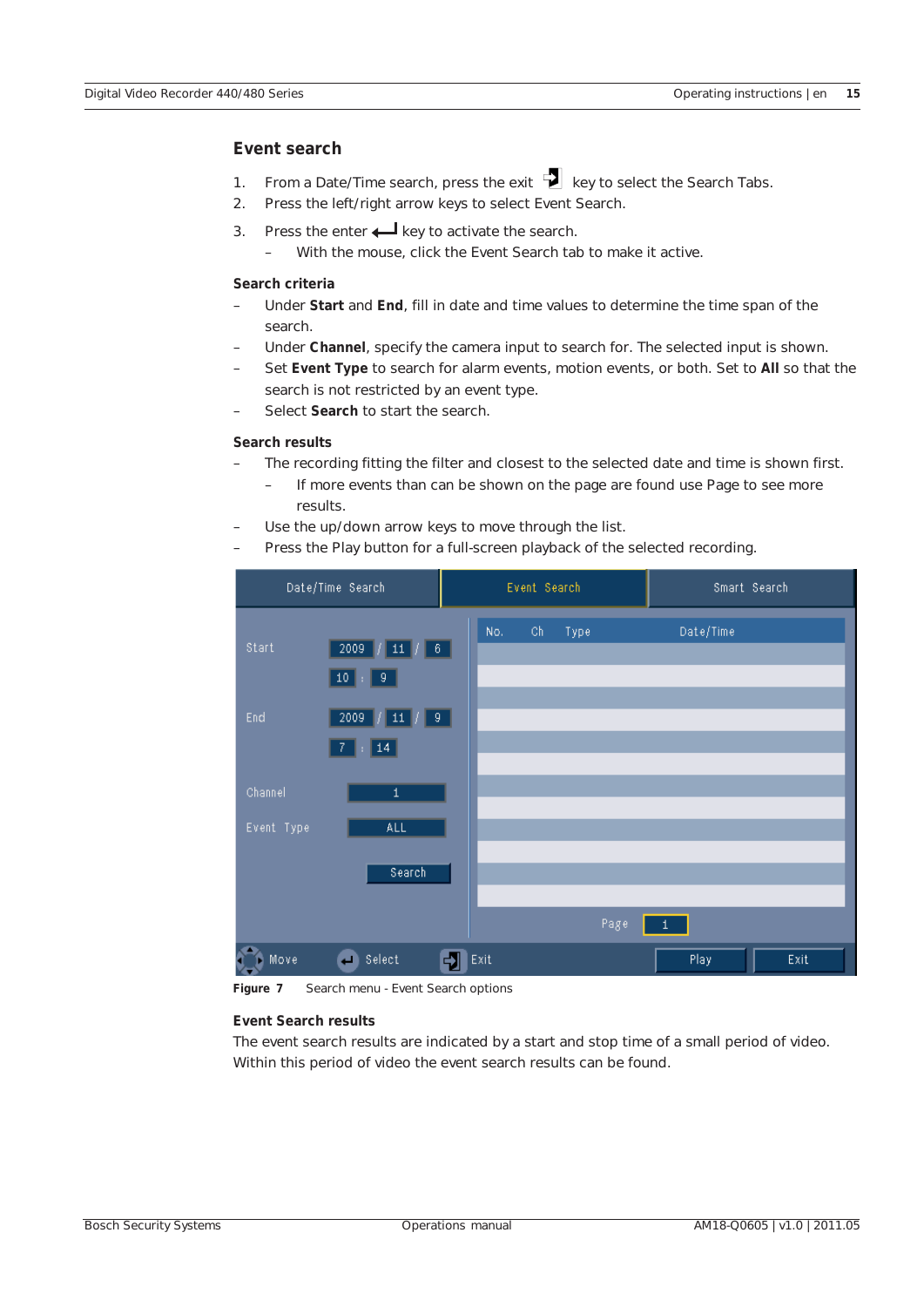# **Smart search**

- 1. From a Date/Time search, press the exit  $\mathbb{E}$  key to select the Search Tabs.
- 2. Press the left/right arrow keys to select Smart Search.
- 3. Press the enter  $\leftarrow$  key to activate the search.
	- With the mouse, click the Smart Search tab to make it active.

#### **Search criteria**

- Under **Channel**, specify the camera input to search for. The selected input will be shown.
- Under **Start** and **End**, fill in date and time values to determine the time span of the search.
- Set **Sensitivity** to determine the threshold for detecting change in the video.
- Set **Area** to limit the smart search to only the area effected.
- Select **Search** to start the search.

#### **Search results**

- The recording fitting the filter and closest to the selected date and time is shown first.
	- If more events than can be shown on the page are found, use Page to see more results.



**Figure 8** Search menu - Smart search options

- Use the up/down arrow keys to move through the list.
- Press the Play button for a full-screen playback of the selected recording.

# **Smart Search results**

The smart search results are indicated by a start and stop time of a small period of video. Within this period of video the smart search results can be found.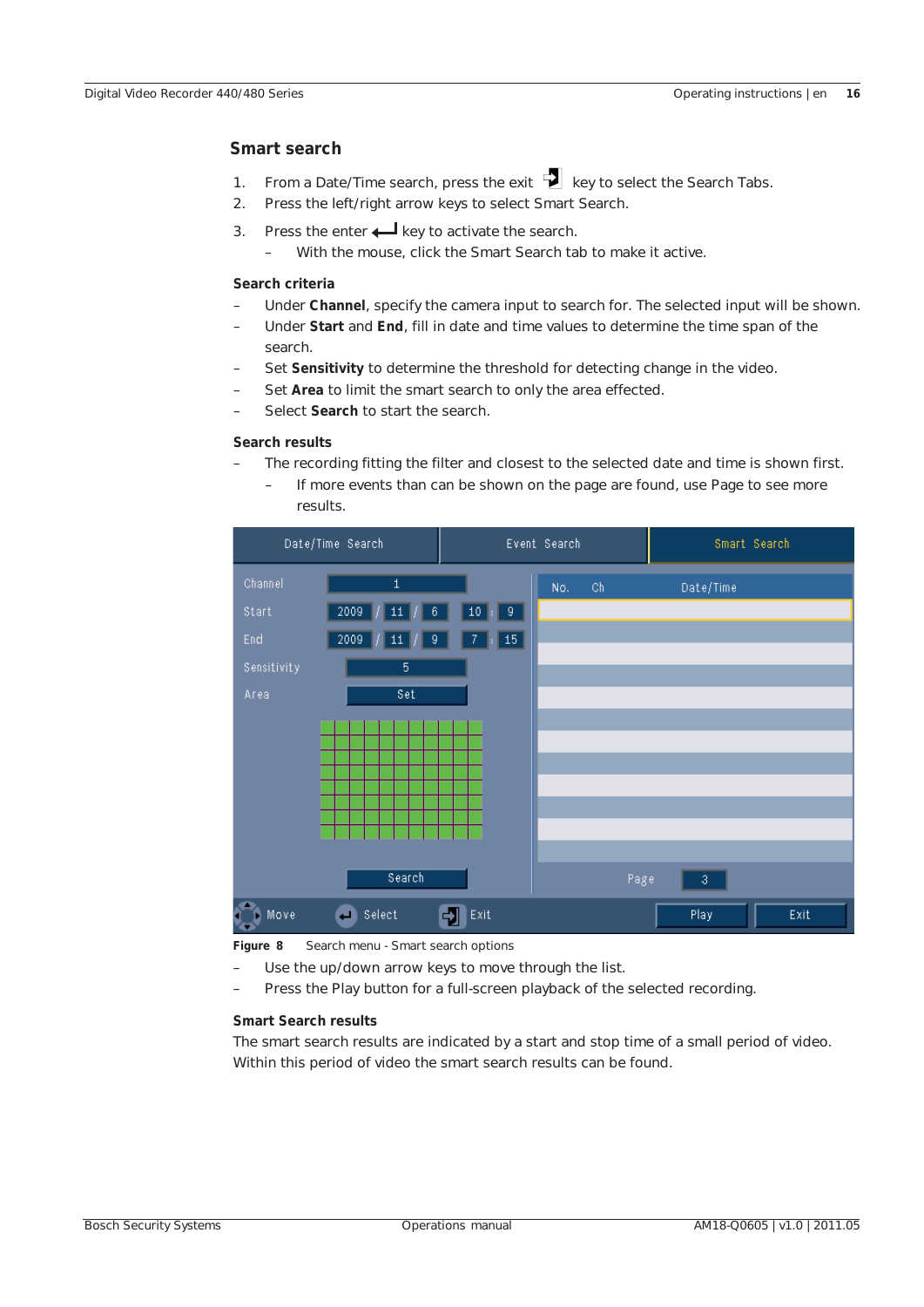# **Export**

The export menu is accessed by pressing the Export **THE** key on the Front Panel or from the System Control Bar. It allows writing segments of recorded video and audio to a USB storage device.



**Figure 9** Export menu

- 1. Choose to record to a USB from the **Target Device** selection box.
- 2. Select the **Channel** to archive.
- 3. Fill in a **Start time** and **End time** for the video segments to archive.
- 4. Click **Export** to create the archive.

– To erase a USB drive after it has been inserted, click the **Format** button. If the total size of the video segments is greater than the memory device's free space, then only the first segments that fit are archived.

5. Click **File** to save 'Export history log file' to USB.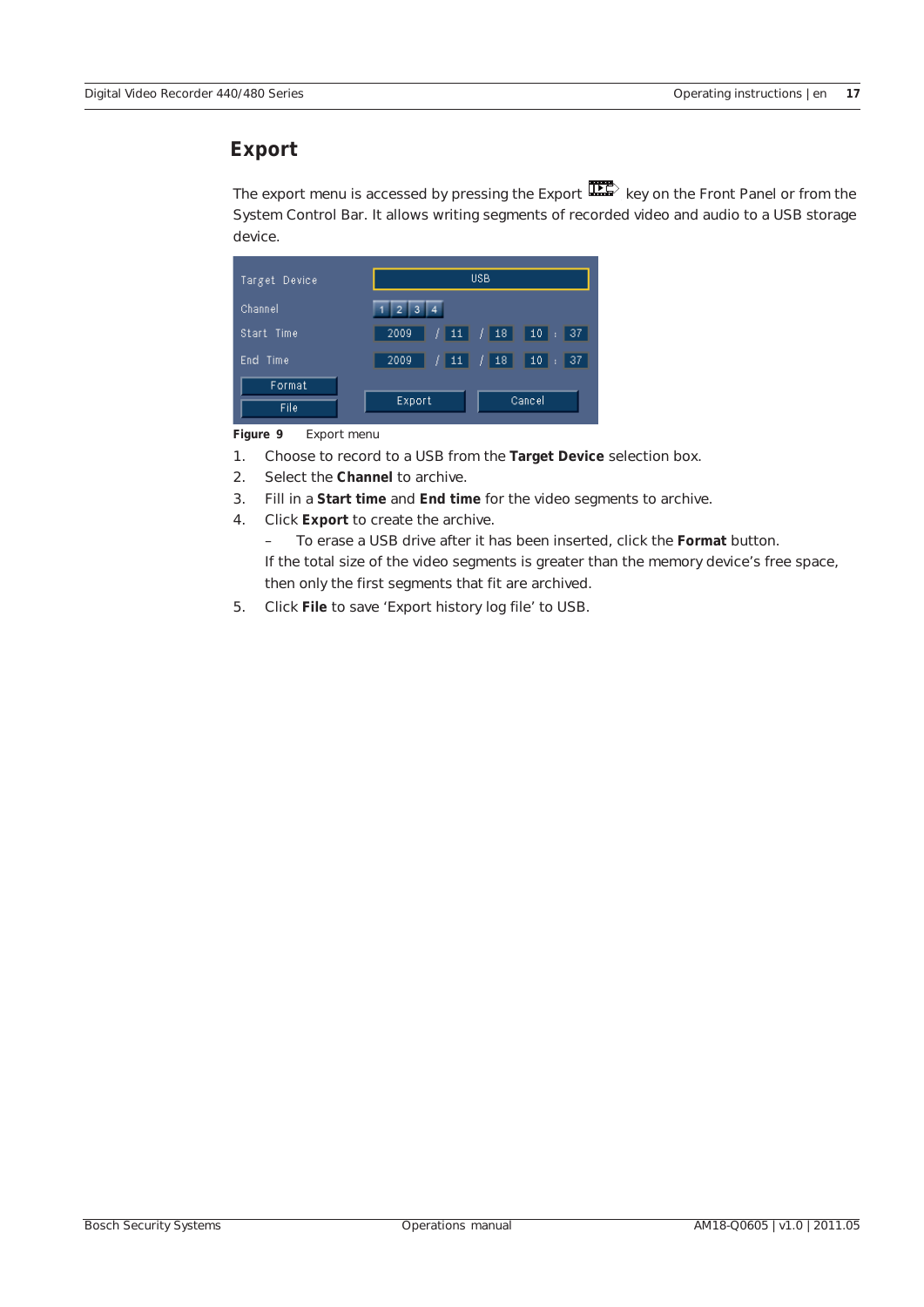# **System information**

The System information screen is accessed from the System Control Bar by pressing the

System Information  $\bigcirc$  icon. The System information menu contains:

- Model Name
- Serial Number
- Video Format
- MAC Address
- IP Address
- Software Version
- Hard Drive size and usage data

| DVR-4                  |
|------------------------|
|                        |
| PAL                    |
| 11:22:33:44:55:05      |
| 192.168.0.100          |
| 0.0.43                 |
| 250 GB                 |
| 30% 58598/190670MB     |
| 0% 0/47666MB           |
| 2009/03/16 12:37:53 PM |
| 2009/04/03 07:13:40 PM |
| Exit                   |
|                        |

**Figure 10** System Control Bar - System information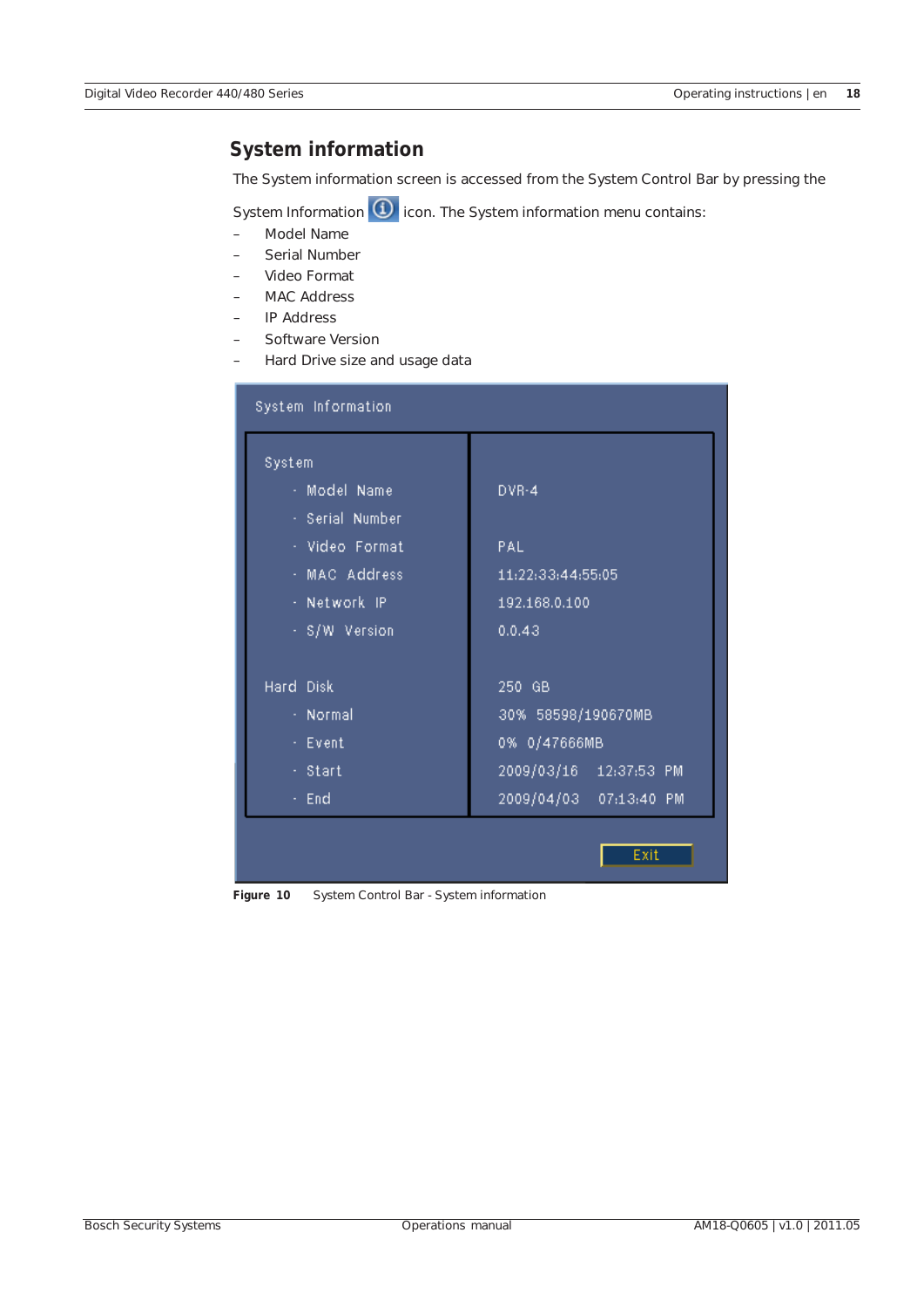# **Log**

The Log displays historic system events and is accessed from the System Control Bar by

pressing the Log **if** icon.

## **Logbook filter**

From the Log display, make a selection of which system events to show.

- The Log shows the date, time, and event type of various system events.
- Log contents are ordered from latest to earliest.

|     | System Log List<br>Type               | All<br>Search             |  |
|-----|---------------------------------------|---------------------------|--|
| No. | System Log                            | Date/Time                 |  |
| 1   | Admin user Login (Local)              | 2009/04/09<br>06:12:00 AM |  |
| 2   | Display Setting Changed.              | 2009/04/09<br>06:11:41 AM |  |
| 3.  | Fan2 Fault.                           | 2009/04/09<br>06:11:40 AM |  |
| 4   | Video loss on camera4                 | 2009/04/09<br>06:11:40 AM |  |
| 5   | Video loss on camera3                 | 2009/04/09<br>06:11:40 AM |  |
| 6.  | Video loss on camera2                 | 2009/04/09<br>06:11:40 AM |  |
| 7.  | Video loss on camerai                 | 2009/04/09<br>06:11:40 AM |  |
| 8   | Schedule Setting Changed.             | 2009/04/09<br>06:11:40 AM |  |
| 9   | Power On.                             | 2009/04/09<br>06:11:40 AM |  |
| 10  | Power OFF : 2009/04/09<br>06:08:58 AM | 2009/04/09<br>06:11:40 AM |  |
|     |                                       | 1<br>><br>Export<br>Exit  |  |

**Figure 11** Logbook - Logbook filter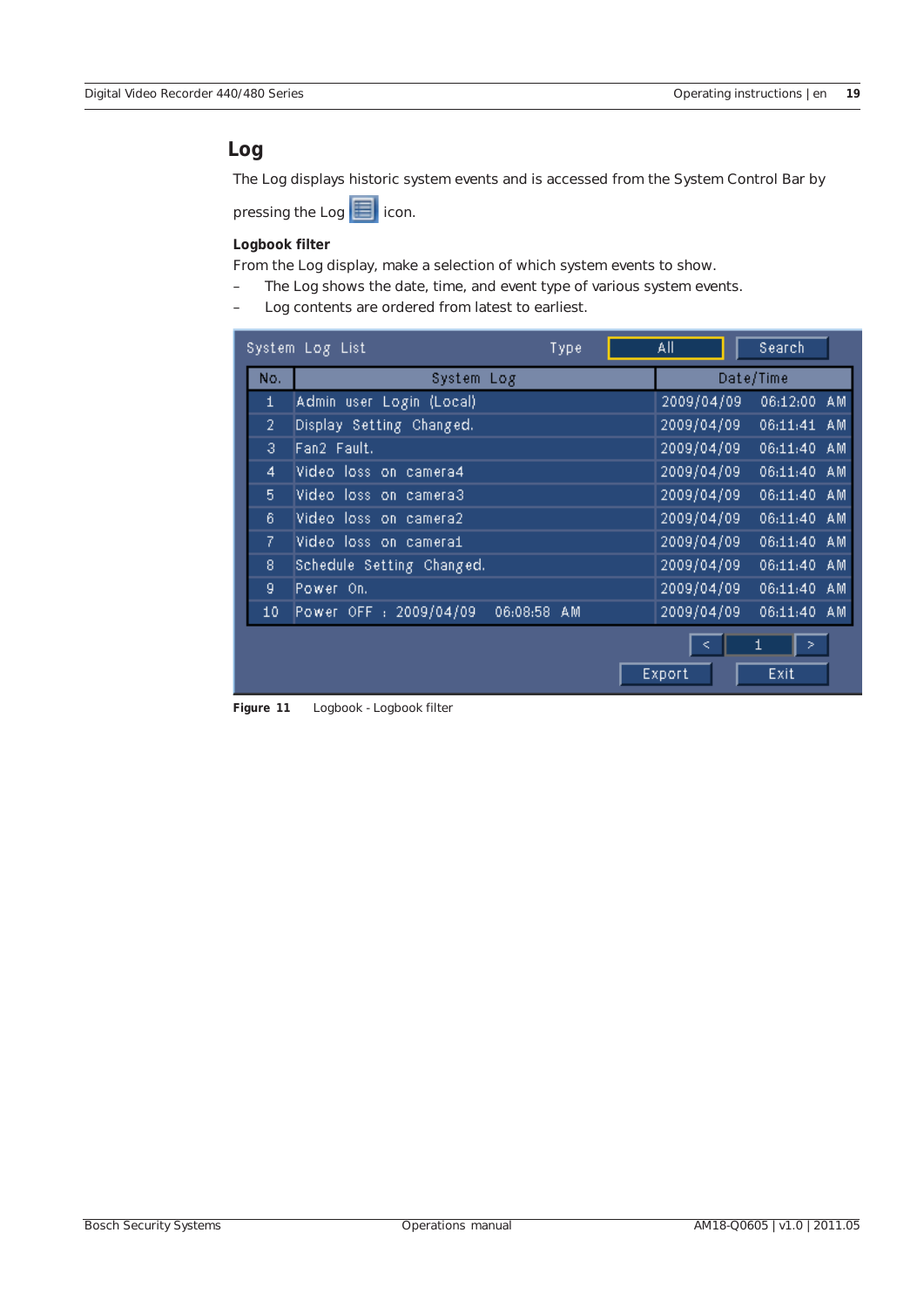# **Triggers and alarms**

Various types of events change the way the unit works. These events are:

- an alarm input signal applied to the unit
- motion detection in a camera signal
- a loss of video from one of the cameras
- an internal alert from the unit itself (i.e. disk failure, temperature alarm)

The way the unit reacts to events depends on how it is programmed.

An event can cause either a trigger or an alarm. A trigger changes the way the unit works but does not require a response from the user. An alarm also changes the way the unit works but, in addition, usually activates several indicators and requires the user to acknowledge the alarm situation.

The unit reacts to an event in any one of the following ways:

### **Alarms**

- A beeper sounds.
- A status message is displayed.
- An alarm icon is displayed.
- The border around a cameo changes color to red.
- An alarm  $\sum_{i=1}^{n}$  or video loss  $\sum_{i=1}^{n}$  indicator flashes.
- An output relay is activated.

### **Triggers**

- A motion  $\mathbf{\dot{\chi}}$  indicator flashes.
- The view modes on the monitors change.
- A controllable camera might be moved to a pre-defined position.
- Recording behavior changes.
- The unit changes the way it operates via pre-defined profiles.

### **Background events**

Triggers and alarms can change background tasks that a user may not notice. Unit responses that are not visible to the user are, for example, a change in recording speed, the activation of the output relay, and event logging. The unit can also be configured to record upon the activation of an alarm input. A trigger may change the way the camera images are displayed on the monitors without requiring intervention.

# **Alarm inputs**

### **If an input causes an alarm**

- Monitors A and B can switch to a pre-programmed view mode.
- Monitor A: The border around the displayed cameos is red. The alarm icon is displayed in the corresponding cameo. An alarm status message is displayed.
- Monitor B: Full screen or sequenced display of pre-programmed cameras.
- The alarm beeper sounds. The alarm  $\sum_{i=1}^{n}$  indicators flash.
- A controllable camera might be moved to a pre-defined position.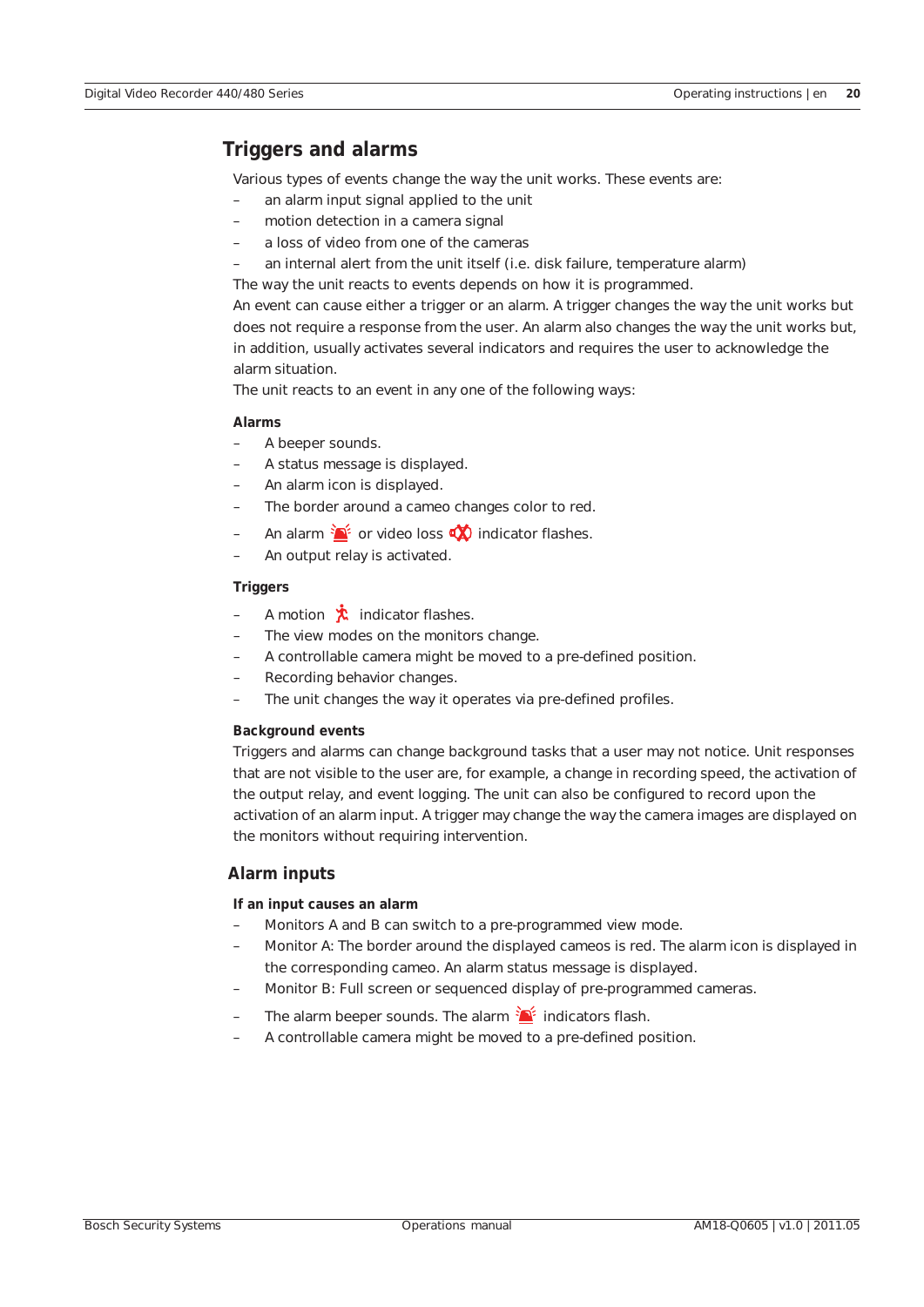### **Acknowledging an input alarm**

Press the acknowledge  $\mathbb{X}$  key to acknowledge the alarm.

- The beeper is silent.
- The alarm  $\sum_{i=1}^{n}$  indicators are no longer lit.
- The alarm status message disappears.
- The last-used view mode is restored.

The alarm icon remains visible as long as the input causing the alarm is active. If an alarm is not acknowledged, the beeper switches off after the dwell time but the alarm still needs to be acknowledged.

If auto-acknowledge is enabled, the beeper and the alarm  $\frac{1}{2}$  indicators switch off after the dwell time.

### **Motion events**

#### **If a motion detection signal causes an event**

Monitors A and B can switch to display the motion events.

- The motion icon is displayed in the corresponding cameo. An alarm status message is displayed.
- The motion  $\lambda$  indicator on the front panel flashes.

# **Video loss alarm**

### **If the loss of a video signal causes an alarm:**

Monitor A and B will show the video loss indicator.

- Monitor A can switch to a multiscreen view. The lost camera signal is displayed as a black cameo with the video loss message. The border around the camera with the video loss is red. An alarm status message is displayed.
- The alarm beeper sounds.
- The video loss  $\overrightarrow{A}$  indicator is displayed until the video signal is restored.

#### **Acknowledging a video loss alarm**

Press the acknowledge  $\mathbb{X}$  key to acknowlede a video loss alarm.

- The beeper is silent.
- The alarm status message disappears.
- The last-used view mode is restored.

If the camera with video loss is visible, the black cameo and the video loss message continue to be displayed as long as there is no video present.

### **Multiple alarms**

Monitor A can switch to a multiscreen view if more than one alarm occurs. The latest alarm

status message is always shown. Press the acknowledge  $\mathbb{X}$  key to deactivate all alarms.